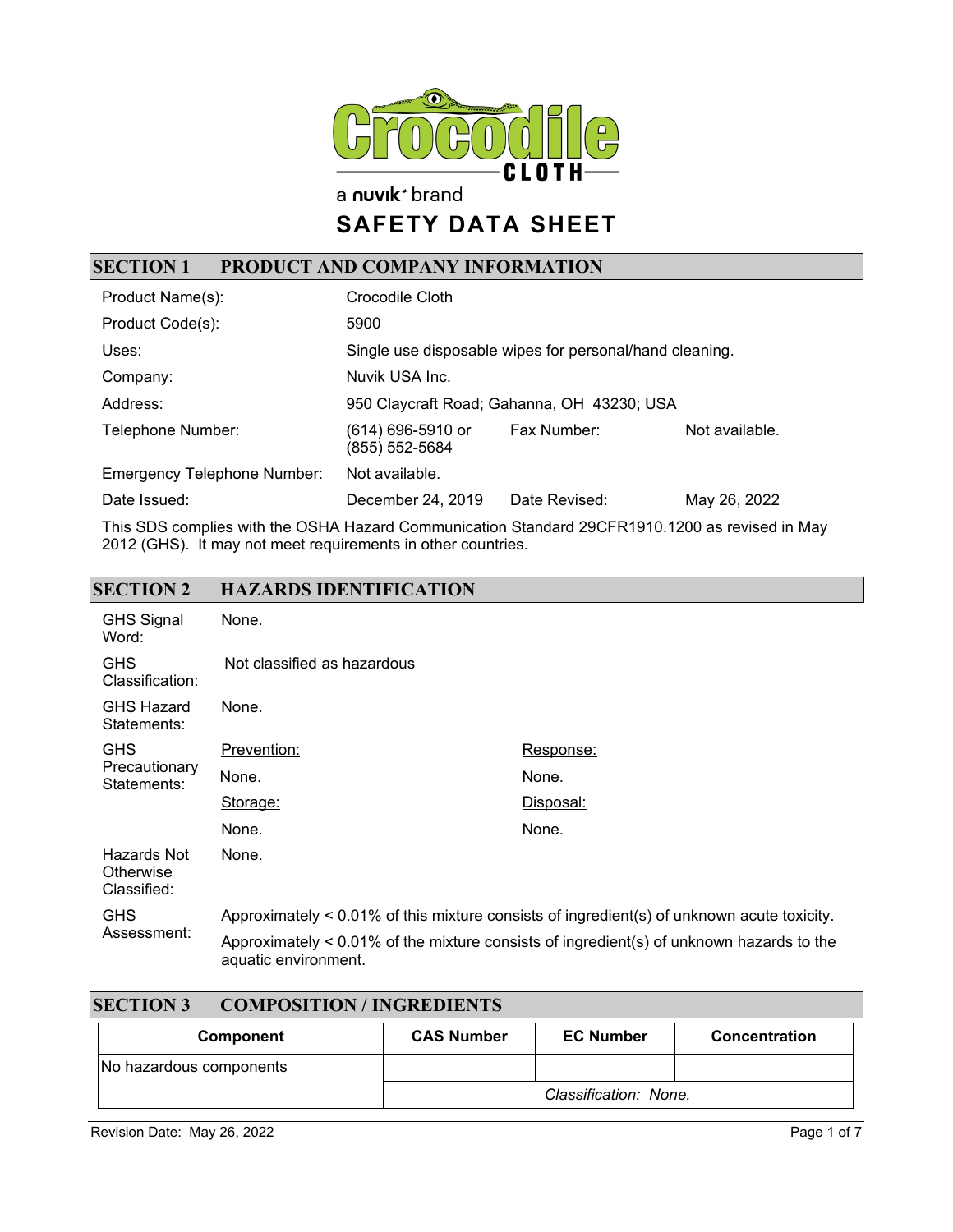#### **SECTION 3 COMPOSITION / INGREDIENTS**

Other components are non-hazardous, do not significantly contribute to the hazards of the product or do not require disclosure.

Trade Secret Claims: Specific chemical identity and/or exact percentage (concentration) of components has been withheld as a trade secret.

For the full text of the H-Statements mentioned in this Section, see Section 16.

#### **SECTION 4 FIRST AID MEASURES**

| First Aid - Eyes:                                       | In case of contact, immediately flush eyes with plenty of water for at least 15<br>minutes. Get medical attention, if irritation develops.                                                                                                                                              |
|---------------------------------------------------------|-----------------------------------------------------------------------------------------------------------------------------------------------------------------------------------------------------------------------------------------------------------------------------------------|
| First Aid - Skin:                                       | In the unlikely event that contact causes a reaction, flush area with soap and water<br>and seek medical attention.                                                                                                                                                                     |
| First Aid - Ingestion:                                  | If swallowed and feel unwell, call a physician or poison control center. DO NOT<br>induce vomiting unless directed to do so by a physician or poison control center. If<br>victim is fully conscious, give a cupful of water. Never give anything by mouth to<br>an unconscious person. |
| First Aid - Inhalation:                                 | In the unlikely event that inhalation of product mists causes a reaction, move victim<br>away from source of exposure and into fresh air. See medical attention.                                                                                                                        |
| Important Symptoms /<br>Effects - Acute and<br>Delayed: | Mild tissue inflammation.                                                                                                                                                                                                                                                               |
| Advice to Physician:                                    | Treat symptomatically.                                                                                                                                                                                                                                                                  |

#### **SECTION 5 FIRE FIGHTING MEASURES**

| <b>Extinguishing Media:</b>                               | Treat surrounding material. Water spray, dry chemical, carbon dioxide, or<br>foam is recommended. Carbon dioxide can displace oxygen. Use caution<br>when applying carbon dioxide in confined spaces. |
|-----------------------------------------------------------|-------------------------------------------------------------------------------------------------------------------------------------------------------------------------------------------------------|
| Specific Hazards:                                         | This product is not flammable. This product may give rise to hazardous<br>vapors in a fire. Vapors/fumes may be irritating, corrosive and/or toxic.                                                   |
| Protective equipment and<br>procedures for fire-fighters. | Wear full protective clothing and self-contained breathing apparatus.                                                                                                                                 |
| <b>Additional Advice:</b>                                 | None.                                                                                                                                                                                                 |

#### **SECTION 6 ACCIDENTAL RELEASE MEASURES**

| Spill Procedures:            | Collect and/or wipe up spills with an absorbent towel/material and transfer<br>into suitable containers for recovery or disposal. Finally flush area with<br>water. |
|------------------------------|---------------------------------------------------------------------------------------------------------------------------------------------------------------------|
| <b>Personal Precautions:</b> | No special protective clothing is required.                                                                                                                         |
|                              | Environmental Precautions: No special containment is necessary.                                                                                                     |

#### **SECTION 7 HANDLING AND STORAGE**

Handling: No special handling is required.

Storage: Keep container(s) tightly closed. Use and store this material at ambient temperatures away from heat, direct sunlight and hot metal surfaces. Keep away from any incompatible materials (see Section 10).

Additional Advice: Store in original container. Store as directed by the manufacturer.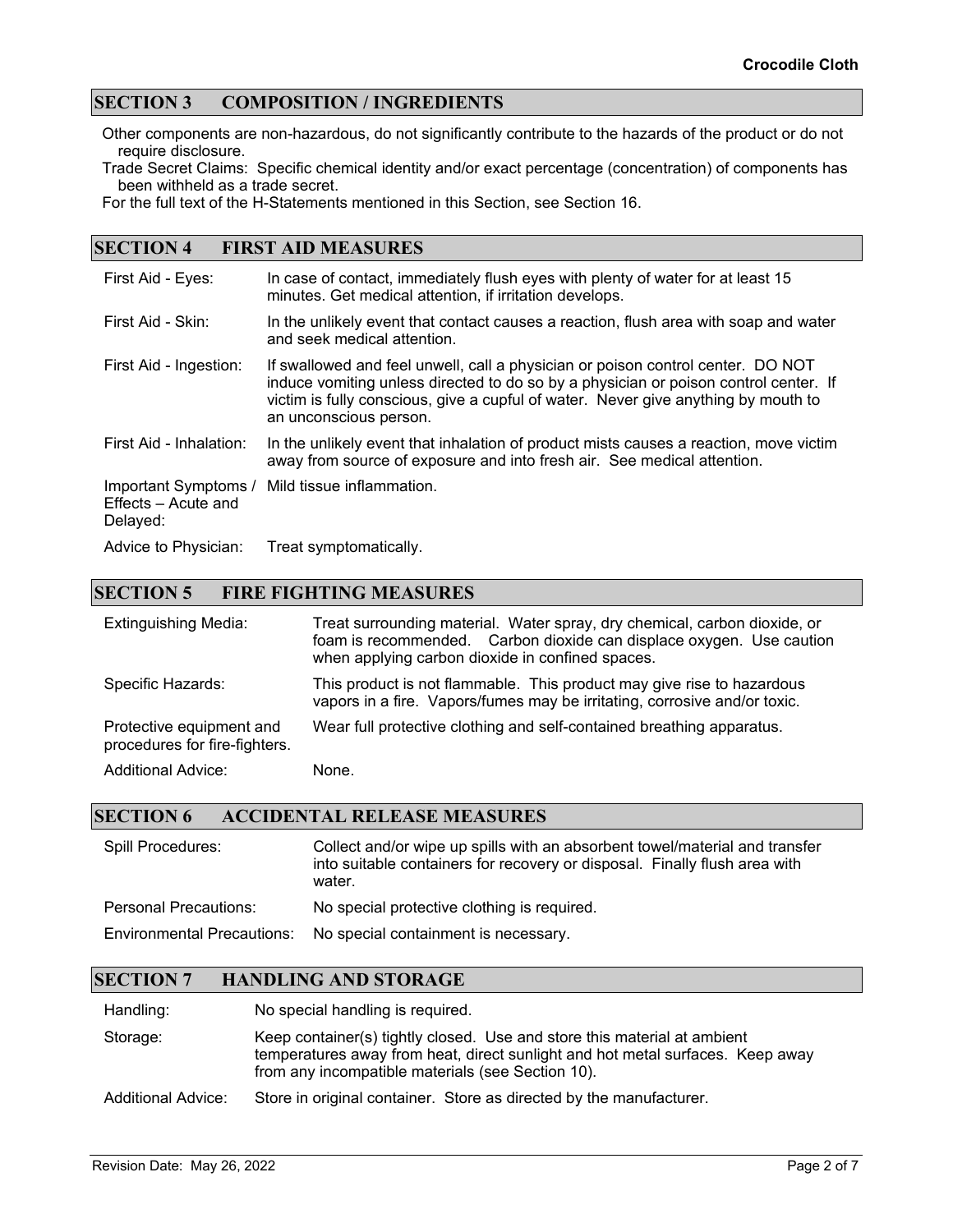## **SECTION 8 EXPOSURE CONTROLS AND PERSONAL PROTECTION**

| <b>Occupational Exposure</b><br>Standards: | Exposure limits are listed below, if they exist.                                                                                                                |
|--------------------------------------------|-----------------------------------------------------------------------------------------------------------------------------------------------------------------|
| Crocodile Cloth:                           | None.                                                                                                                                                           |
| <b>Engineering Control</b><br>Measures:    | Not required under normal conditions of use.                                                                                                                    |
| <b>Respiratory Protection:</b>             | A NIOSH certified respirator with an organic cartridge may be used under<br>conditions where airborne concentrations are expected to exceed exposure<br>limits. |
| Hand Protection:                           | Not required under normal conditions of use.                                                                                                                    |
| Eye Protection:                            | Not required under normal conditions of use.                                                                                                                    |
| <b>Body Protection:</b>                    | Not required under normal conditions of use.                                                                                                                    |

## **SECTION 9 PHYSICAL AND CHEMICAL PROPERTIES**

| <b>Physical State:</b>                        | Liquid mixture impregnated into a non-woven fabric    |
|-----------------------------------------------|-------------------------------------------------------|
| Color:                                        | White to slightly off-white                           |
| Odor:                                         | Characteristic, faint                                 |
| Odor Threshold:                               | Not available.                                        |
| pH:                                           | $5.0 - 6.0$                                           |
| Melting Point/Range (°C/°F):                  | Not available.                                        |
| Boiling Point/Range (°C/°F):                  | $\geq 100^{\circ}$ C / 212°C (based on constituents)  |
| Flash Point (PMCC) (°C/°F):                   | $\geq 96^{\circ}$ C / 204.8°C (based on constituents) |
| <b>Evaporation Rate:</b>                      | Not available.                                        |
| Flammability / Explosivity Limits in Air (%): | Not available.                                        |
| Vapor Pressure:                               | $\leq$ 23.8 mmHg (25°C) (based on constituents)       |
| Vapor Density (Air = $1$ ):                   | Not available.                                        |
| <b>Relative Density:</b>                      | Not available.                                        |
| Solubility in Water:                          | Soluble (based on constituents - liquid mixture)      |
| <b>Partition Coefficient:</b>                 | Not available.                                        |
| Autoignition Temperature (°C/°F):             | Not available.                                        |
| Decomposition Temperature (°C/°F):            | Not available.                                        |
| Viscosity:                                    | Not available.                                        |
| <b>Explosive Properties:</b>                  | None.                                                 |
| <b>Oxidizing Properties:</b>                  | None.                                                 |
| Volatile Organic Content (VOC) (g/l):         | $<$ 25 g/l (as defined by 40CFR51.100)                |
|                                               |                                                       |

#### **SECTION 10 STABILITY AND REACTIVITY**

| Reactivity:               | Product will not undergo additional reaction.        |
|---------------------------|------------------------------------------------------|
| Stability:                | Stable under normal storage conditions.              |
| Hazardous Polymerization: | Will not occur.                                      |
| Conditions to Avoid:      | Contact with incompatible materials, excessive heat. |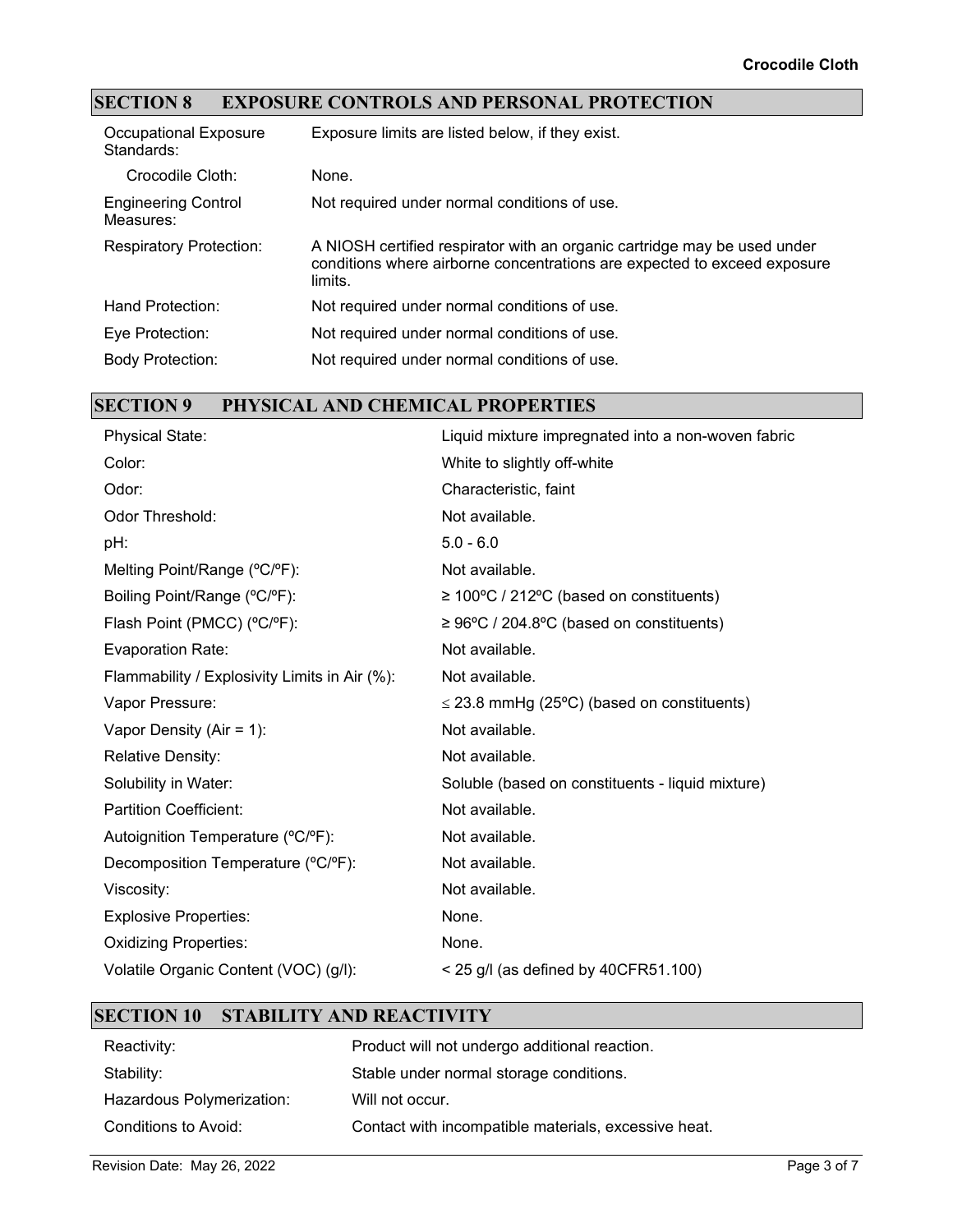### **SECTION 10 STABILITY AND REACTIVITY**

Incompatibilities: Strong oxidizing agents, strong acids, strong bases.

Hazardous Decomposition Products:

Oxides of carbon, aliphatic compounds, toxic by-products.

#### **SECTION 11 TOXICOLOGICAL INFORMATION**

| If available, toxicity data for the product is given; otherwise component data is listed.                 |                                                                                                                           |  |
|-----------------------------------------------------------------------------------------------------------|---------------------------------------------------------------------------------------------------------------------------|--|
| <b>Acute Toxicity:</b>                                                                                    | This product is not expected to be appreciably harmful.                                                                   |  |
| Skin Corrosion / Irritation:                                                                              | The product may be mildly irritating to the skin. Product testing found faint,<br>barely perceptible erythema/irritation. |  |
| Serious Eye Damage /<br>Irritation:                                                                       | The product may be slightly irritating to the eyes.                                                                       |  |
| Respiratory or Skin<br>Sensitization:                                                                     | The product is not expected to be dermally sensitizing.                                                                   |  |
| Mutagenicity:                                                                                             | This product is not expected to be mutagenic.                                                                             |  |
| Carcinogenicity:                                                                                          | This product is not expected to be carcinogenic.                                                                          |  |
| Reproductive /<br>Developmental Toxicity:                                                                 | This product is not expected to be reproductively or developmentally harmful.                                             |  |
| Chronic/Subchronic<br><b>Toxicity: Specific Target</b><br>Organ/Systemic Toxicity -<br>Single Exposure:   | This product is not expected to cause organ effects or systemic toxicity upon<br>a single exposure.                       |  |
| Chronic/Subchronic<br><b>Toxicity: Specific Target</b><br>Organ/Systemic Toxicity -<br>Repeated Exposure: | This product is not expected to cause organ effects or systemic toxicity upon<br>repeated exposure.                       |  |
| <b>Aspiration Hazard:</b>                                                                                 | This product does not pose an appreciable aspiration hazard.                                                              |  |
| Additional Information:                                                                                   | None.                                                                                                                     |  |

#### **SECTION 12 ECOLOGICAL INFORMATION**

*If available, ecological data for the product is given; otherwise component data is listed.*

| <b>Acute Ecotoxicity:</b>  | This product is not expected to be appreciably harmful to aquatic species.                      |
|----------------------------|-------------------------------------------------------------------------------------------------|
| Mobility:                  | No data.                                                                                        |
| Persistence/Degradability: | Biodegradability of the entire product depends on the substrate/part number<br>(see packaging). |
| Bioaccumulation:           | Not expected to bioaccumulation in living tissue.                                               |
| Other adverse effects:     | None.                                                                                           |

#### **SECTION 13 DISPOSAL CONSIDERATION**

| Environmental precautions: | No special containment is necessary.                                                  |
|----------------------------|---------------------------------------------------------------------------------------|
| Product Disposal:          | Dispose in accordance with all local, state (provincial), and federal<br>regulations. |
| Container Disposal:        | Dispose in accordance with all local, state (provincial), and federal<br>regulations. |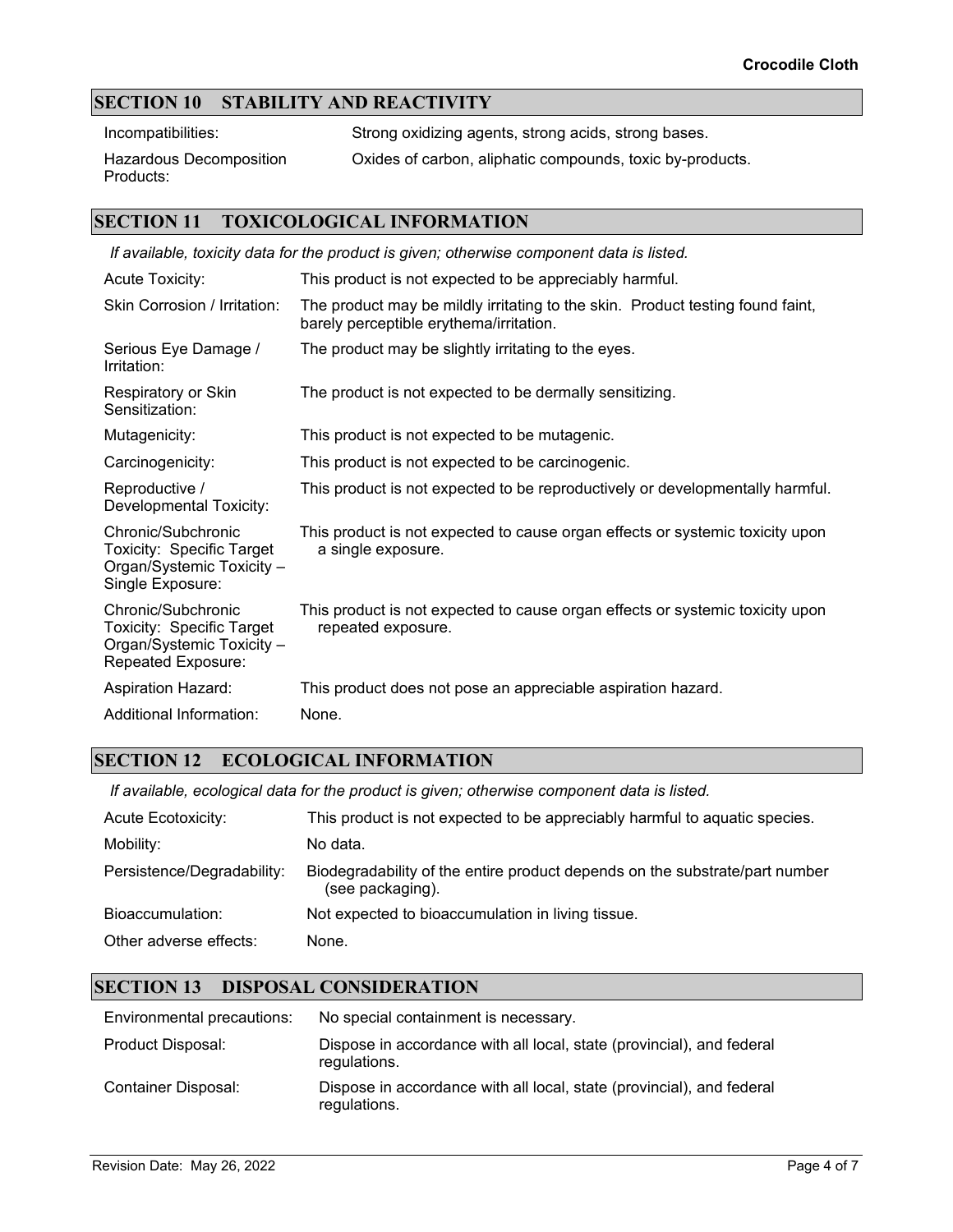## **SECTION 14 TRANSPORT INFORMATION**

| DOT (US):             |               |
|-----------------------|---------------|
| Proper Shipping Name: | Not regulated |
| <b>UN Number:</b>     | None.         |
| Class:                | None.         |
| Packaging Group:      | None.         |
| Reportable Quantity:  | None.         |
| Marine Pollutant:     | None.         |
| IATA:                 |               |
| Proper Shipping Name: | Not regulated |
| <b>UN Number:</b>     | None.         |
| Class:                | None.         |
| Packing Group:        | None.         |
| IMDG:                 |               |
| Proper Shipping Name: | Not regulated |
| <b>UN Number:</b>     | None.         |
| Class:                | None.         |
| Packing Group:        | None.         |
| Marine Pollutant:     | None.         |

*Transportation classifications may vary by container volume and may be influenced by regional or country variations in regulations.*

### **SECTION 15 REGULATORY INFORMATION**

| US Toxic Substance Control<br>Act:      | The components of this product are exempt from the inventory listing<br>requirements of the U.S. Toxic Substances Control Act (TSCA)<br>Chemical Substance Inventory, when used in cosmetic/personal<br>cleaning products. |
|-----------------------------------------|----------------------------------------------------------------------------------------------------------------------------------------------------------------------------------------------------------------------------|
| Canadian Domestic Substance<br>List:    | One or more components of this product are not listed on the Canadian<br>Domestic Substance List. Limited quantities may be permitted.                                                                                     |
| EU REACh:                               | One or more components of this product may not have been pre-listed or<br>registered under REACh. Limited quantities may be permitted.                                                                                     |
| TSCA Sec. 12(b) Export<br>Notification: | This product does not contain a chemical at or above de minimis<br>concentrations which requires reporting.                                                                                                                |
| Canadian WHMIS<br>Classification:       | None.                                                                                                                                                                                                                      |
|                                         | This product has been classified in accordance with the hazard criteria of<br>the CPR and the SDS contains all of the information required by the<br>CPR.                                                                  |
| Massachusetts Right-To-Know:            | This product does not contain materials subject to disclosure under the<br>Massachusetts Right-To-Know Law.                                                                                                                |
| New Jersey Right-To-Know:               | This product does not contain materials subject to disclosure under the<br>New Jersey Right-To-Know Law.                                                                                                                   |
| Pennsylvania Right-To-Know:             | This product does not contain materials subject to disclosure under the<br>Pennsylvania Right-To-Know Law.                                                                                                                 |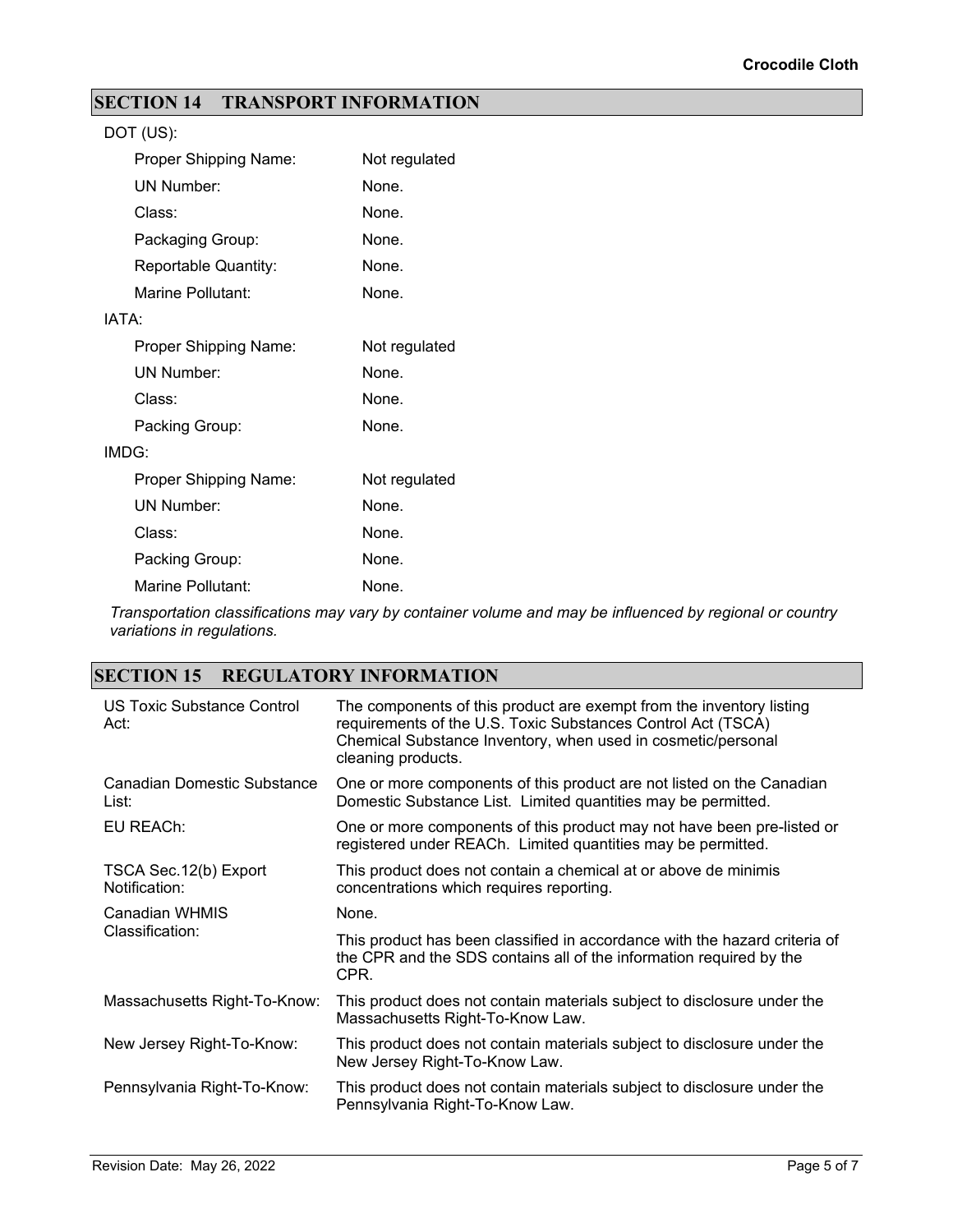## **SECTION 15 REGULATORY INFORMATION**

| California Proposition 65:                                               |                                                                                                        | This product does not contain materials which the State of California has<br>found to cause cancer, birth defects or other reproductive harm. |  |
|--------------------------------------------------------------------------|--------------------------------------------------------------------------------------------------------|-----------------------------------------------------------------------------------------------------------------------------------------------|--|
| <b>SARA TITLE III-Section</b><br>311/312 Categorization (40<br>CFR 370): | None.                                                                                                  |                                                                                                                                               |  |
|                                                                          | (as of 2018, the EPA has adopted GHS hazard classifications)                                           |                                                                                                                                               |  |
| SARA TITLE III-Section 313<br>(40 CFR 372):                              | at or above de minimis concentrations.                                                                 | This product does not contain materials which are listed in Section 313                                                                       |  |
| <b>CERCLA Hazardous</b><br>Substance (40 CFR 302)                        | This product does not contain materials subject to reporting under<br>CERCLA and Section 304 of EPCRA. |                                                                                                                                               |  |
| Water Hazard Class (WGK):                                                |                                                                                                        | This product is slightly water-endangering (WGK=1).                                                                                           |  |
| Other Chemical Inventories:                                              | Australia (AICS):                                                                                      | One or more components are not listed.                                                                                                        |  |
|                                                                          | China (IECSC):                                                                                         | One or more components are not listed.                                                                                                        |  |
|                                                                          | Japan (ENCS):                                                                                          | All components are listed or exempt.                                                                                                          |  |
|                                                                          | Korea (KCI):                                                                                           | One or more components are not listed.                                                                                                        |  |
|                                                                          | Philippines (PICCS):                                                                                   | One or more components are not listed.                                                                                                        |  |
|                                                                          | Taiwan (TCSI):                                                                                         | All components are listed.                                                                                                                    |  |

# **SECTION 16 OTHER INFORMATION**

| NFPA Rating - HEALTH:                                     | 1                                                                                                                                         |                                                                                                                                                                                                                                                                                                                                                                                                                                                                                                                                                                                                                                                                                                                                                      |              |
|-----------------------------------------------------------|-------------------------------------------------------------------------------------------------------------------------------------------|------------------------------------------------------------------------------------------------------------------------------------------------------------------------------------------------------------------------------------------------------------------------------------------------------------------------------------------------------------------------------------------------------------------------------------------------------------------------------------------------------------------------------------------------------------------------------------------------------------------------------------------------------------------------------------------------------------------------------------------------------|--------------|
| NFPA Rating - FIRE:                                       | 1                                                                                                                                         |                                                                                                                                                                                                                                                                                                                                                                                                                                                                                                                                                                                                                                                                                                                                                      |              |
| NFPA Rating - REACTIVITY:                                 | 0                                                                                                                                         |                                                                                                                                                                                                                                                                                                                                                                                                                                                                                                                                                                                                                                                                                                                                                      |              |
| NFPA Rating - SPECIAL:                                    | <b>NONE</b>                                                                                                                               |                                                                                                                                                                                                                                                                                                                                                                                                                                                                                                                                                                                                                                                                                                                                                      |              |
| Full text of H-Statements referred<br>to under Section 3: |                                                                                                                                           |                                                                                                                                                                                                                                                                                                                                                                                                                                                                                                                                                                                                                                                                                                                                                      |              |
| None.                                                     |                                                                                                                                           |                                                                                                                                                                                                                                                                                                                                                                                                                                                                                                                                                                                                                                                                                                                                                      |              |
| SDS Date Issued:                                          |                                                                                                                                           | December 20, 2019                                                                                                                                                                                                                                                                                                                                                                                                                                                                                                                                                                                                                                                                                                                                    |              |
| <b>SDS Current Version:</b>                               | 1.1                                                                                                                                       | Version Date:                                                                                                                                                                                                                                                                                                                                                                                                                                                                                                                                                                                                                                                                                                                                        | May 26, 2022 |
| <b>SDS Revision History:</b>                              |                                                                                                                                           | v1.0 Initial version.<br>v1.1 Modified physical state to encompass product line variations.                                                                                                                                                                                                                                                                                                                                                                                                                                                                                                                                                                                                                                                          |              |
| Abbreviations:                                            | GHS:<br>$CAS#$ :<br>OSHA:<br>NFPA:<br>DOT:<br>RCRA:<br>TLV:<br>TWA:<br>PEL:<br>STEL:<br>WEEL:<br>AIHA:<br>NTP:<br>IARC:<br>LD50:<br>LC50: | Globally Harmonized System of Classification and Labeling of<br>Chemicals<br><b>Chemical Abstract Services Number</b><br>ACGIH: American Conference of Governmental Industrial Hygienists<br>Occupational Safety and Health Administration<br>National Fire Protection Association<br>US Department of Transportation<br>US Resource Conservation and Recovery Act<br><b>Threshold Limit Value</b><br>Time-Weighted Average<br>Permissible Exposure Limit<br>Short Term Exposure Limit<br>Workplace Environmental Exposure Levels<br>American Industrial Hygiene Association<br>National Toxicology Program<br>International Agency for Research on Cancer<br>Lethal Dose 50%<br>Lethal Concentration 50%<br>NOAEL: No Observed Adverse Effect Level |              |